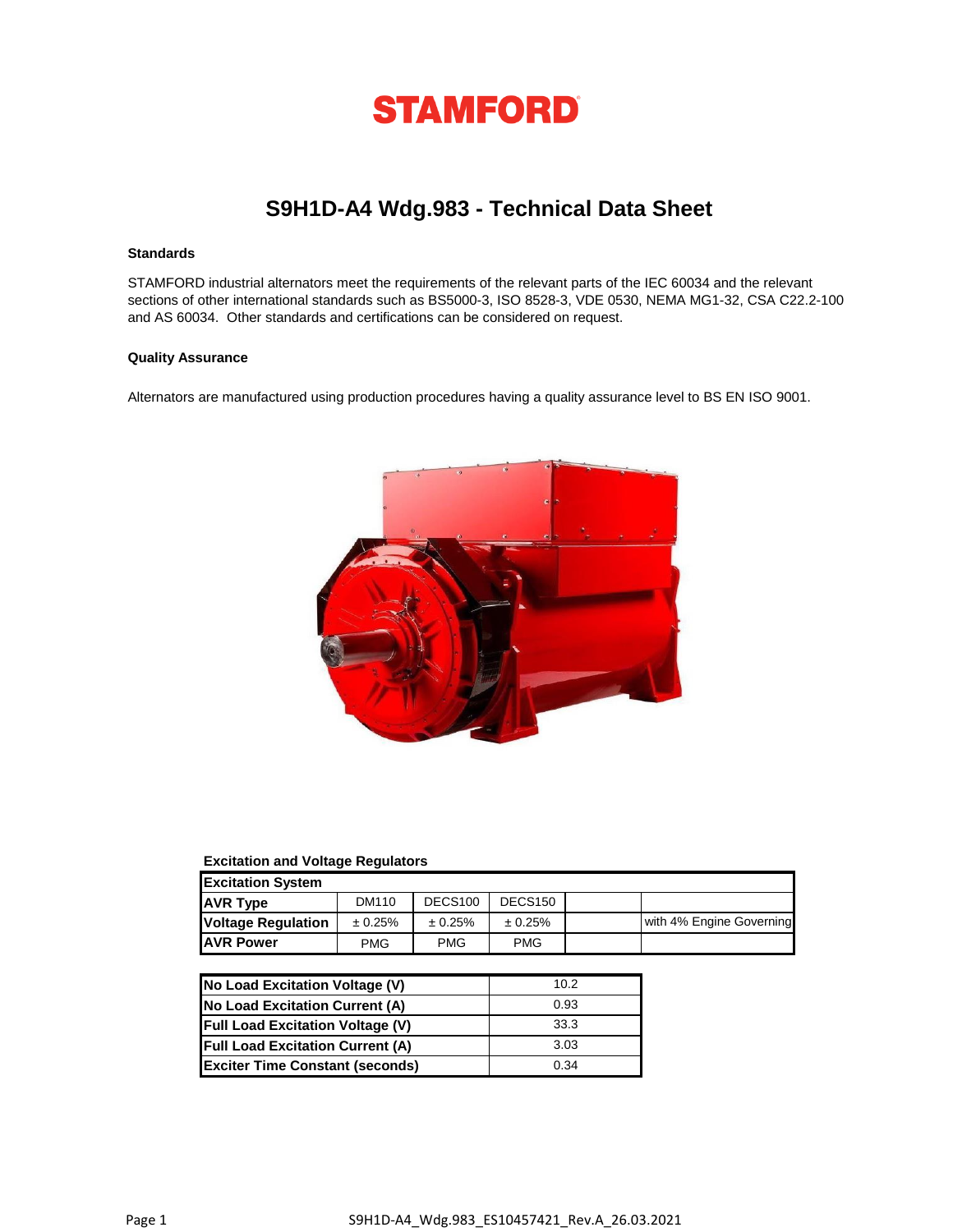

| <b>Electrical Data</b>                                           |                                                                    |                                                                                         |  |  |  |  |  |
|------------------------------------------------------------------|--------------------------------------------------------------------|-----------------------------------------------------------------------------------------|--|--|--|--|--|
| <b>Insulation System</b>                                         |                                                                    | н                                                                                       |  |  |  |  |  |
| <b>Stator Winding</b>                                            | Double Layer Lap                                                   |                                                                                         |  |  |  |  |  |
| Winding Pitch                                                    |                                                                    | 2/3                                                                                     |  |  |  |  |  |
| <b>Winding Leads</b>                                             |                                                                    | 6                                                                                       |  |  |  |  |  |
| <b>Winding Number</b>                                            |                                                                    | 983                                                                                     |  |  |  |  |  |
| Number of Poles                                                  |                                                                    | 4                                                                                       |  |  |  |  |  |
| IP Rating                                                        |                                                                    | IP <sub>23</sub>                                                                        |  |  |  |  |  |
| <b>RFI Suppression</b>                                           |                                                                    | BS EN 61000-6-2 & BS EN 61000-6-4, VDE 0875G, VDE 0875N.<br>Refer to factory for others |  |  |  |  |  |
| <b>Waveform Distortion</b>                                       |                                                                    | NO LOAD < 1.5% NON-DISTORTING BALANCED LINEAR LOAD < 5.0%                               |  |  |  |  |  |
| <b>Short Circuit Ratio</b>                                       |                                                                    | 1/Xd                                                                                    |  |  |  |  |  |
| Steady State X/R Ratio                                           |                                                                    | 15.32                                                                                   |  |  |  |  |  |
|                                                                  |                                                                    | <b>50 Hz</b>                                                                            |  |  |  |  |  |
| Telephone Interference                                           |                                                                    | <b>THF&lt;2%</b>                                                                        |  |  |  |  |  |
| Cooling Air Flow                                                 |                                                                    | $2.78$ m $\frac{3}{sec}$                                                                |  |  |  |  |  |
| Voltage Series Star (V)                                          | 10500                                                              | 11000                                                                                   |  |  |  |  |  |
| Voltage Parallel Star (V)                                        |                                                                    |                                                                                         |  |  |  |  |  |
| Voltage Delta (V)                                                | $\overline{a}$                                                     |                                                                                         |  |  |  |  |  |
| kVA Base Rating (Class H) for                                    | 1527                                                               | 1600                                                                                    |  |  |  |  |  |
| Reactance Values (kVA)                                           |                                                                    |                                                                                         |  |  |  |  |  |
| <b>Saturated Values in Per Unit at Base Ratings and Voltages</b> |                                                                    |                                                                                         |  |  |  |  |  |
| Xd Dir. Axis Synchronous                                         | 2.298                                                              | 2.194                                                                                   |  |  |  |  |  |
| X'd Dir. Axis Transient                                          | 0.281                                                              | 0.268                                                                                   |  |  |  |  |  |
| X"d Dir. Axis Subtransient                                       | 0.182                                                              | 0.174                                                                                   |  |  |  |  |  |
| Xq Quad. Axis Reactance                                          | 1.031                                                              | 0.984                                                                                   |  |  |  |  |  |
| X"q Quad. Axis Subtransient                                      | 0.277                                                              | 0.264                                                                                   |  |  |  |  |  |
| XL Stator Leakage Reactance                                      | 0.158                                                              | 0.151                                                                                   |  |  |  |  |  |
| X2 Negative Sequence Reactance                                   | 0.256                                                              | 0.244                                                                                   |  |  |  |  |  |
| X0 Zero Sequence Reactance                                       | 0.124                                                              | 0.118                                                                                   |  |  |  |  |  |
|                                                                  | <b>Unsaturated Values in Per Unit at Base Ratings and Voltages</b> |                                                                                         |  |  |  |  |  |
| Xd Dir. Axis Synchronous                                         | 2.758                                                              | 2.633                                                                                   |  |  |  |  |  |
| X'd Dir. Axis Transient                                          | 0.323                                                              | 0.308                                                                                   |  |  |  |  |  |
| X"d Dir. Axis Subtransient                                       | 0.213                                                              | 0.203                                                                                   |  |  |  |  |  |
| Xq Quad. Axis Reactance                                          | 1.062                                                              | 1.014                                                                                   |  |  |  |  |  |
| X"q Quad. Axis Subtransient                                      | 0.332                                                              | 0.317                                                                                   |  |  |  |  |  |
| XL Stator Leakage Reactance                                      | 0.179                                                              | 0.171                                                                                   |  |  |  |  |  |
| XIr Rotor Leakage Reactance                                      | 0.220                                                              | 0.210                                                                                   |  |  |  |  |  |
| X2 Negative Sequence Reactance                                   | 0.307                                                              | 0.293                                                                                   |  |  |  |  |  |
| X0 Zero Sequence Reactance                                       | 0.145                                                              | 0.138                                                                                   |  |  |  |  |  |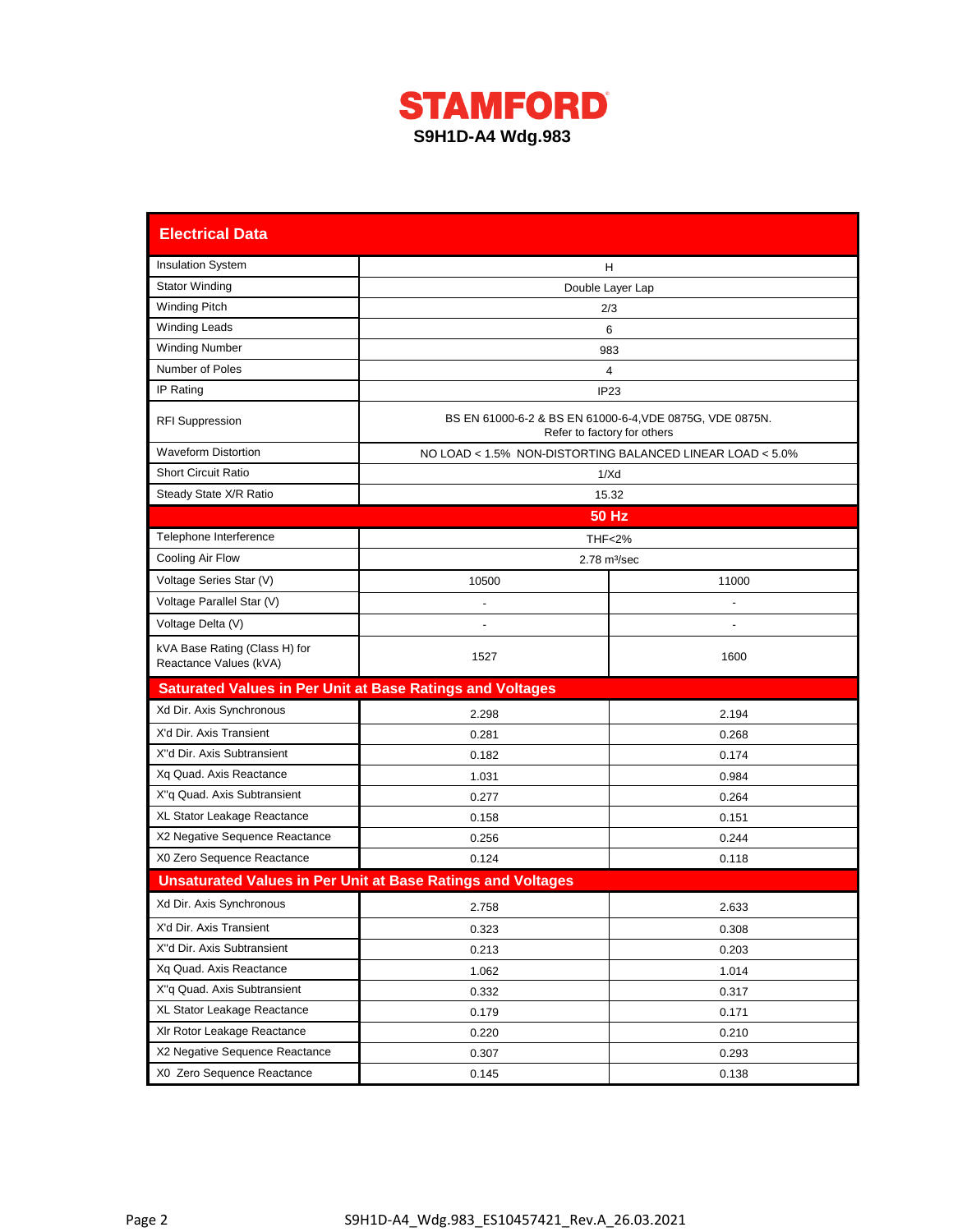

| <b>Time Constants (Seconds)</b>                                   |                                                                                                                                                                                  |                       |  |  |  |  |
|-------------------------------------------------------------------|----------------------------------------------------------------------------------------------------------------------------------------------------------------------------------|-----------------------|--|--|--|--|
| T'd Transient Time Const.                                         |                                                                                                                                                                                  | 0.267                 |  |  |  |  |
| T"d Sub-Transient Time Const.                                     | 0.021                                                                                                                                                                            |                       |  |  |  |  |
| T'do O.C. Field Time Const.                                       | 2.340                                                                                                                                                                            |                       |  |  |  |  |
| Ta Armature Time Const.                                           |                                                                                                                                                                                  | 0.037                 |  |  |  |  |
| T"q Sub-Transient Time Const.                                     |                                                                                                                                                                                  | 0.0260                |  |  |  |  |
| Resistances in Ohms ( $\Omega$ ) at 22 <sup>°</sup> C             |                                                                                                                                                                                  |                       |  |  |  |  |
| Stator Winding Resistance (Ra),<br>per phase for series connected |                                                                                                                                                                                  | 1.1390                |  |  |  |  |
| Rotor Winding Resistance (Rf)                                     |                                                                                                                                                                                  | 0.48                  |  |  |  |  |
| <b>Exciter Stator Winding Resistance</b>                          |                                                                                                                                                                                  | 9.8                   |  |  |  |  |
| Exciter Rotor Winding Resistance per<br>phase                     |                                                                                                                                                                                  | 0.014                 |  |  |  |  |
| PMG Phase Resistance (Rpmg) per<br>phase                          |                                                                                                                                                                                  | 3.8                   |  |  |  |  |
| Positive Sequence Resistance (R1)                                 |                                                                                                                                                                                  | 1.4238                |  |  |  |  |
| Negative Sequence Resistance (R2)                                 |                                                                                                                                                                                  | 1.6402                |  |  |  |  |
| Zero Sequence Resistance (R0)                                     |                                                                                                                                                                                  | 1.4238                |  |  |  |  |
| <b>Saturation Factors</b>                                         | 11000V                                                                                                                                                                           |                       |  |  |  |  |
| SG1.0                                                             | 0.181                                                                                                                                                                            |                       |  |  |  |  |
| SG1.2                                                             | 0.854                                                                                                                                                                            |                       |  |  |  |  |
| <b>Mechanical Data</b>                                            |                                                                                                                                                                                  |                       |  |  |  |  |
| Shaft and Keys                                                    | All alternator rotors are dynamically balanced to better than ISO 21940-11 Grade 2.5 for minimum<br>vibration in operation. Two bearing generators are balanced with a half key. |                       |  |  |  |  |
|                                                                   | 1 Bearing                                                                                                                                                                        | 2 Bearing             |  |  |  |  |
| <b>SAE Adaptor</b>                                                | 0,00                                                                                                                                                                             | 0, 00, None           |  |  |  |  |
| Moment of Inertia                                                 | 65.8 kgm <sup>2</sup>                                                                                                                                                            | 63.7 kgm <sup>2</sup> |  |  |  |  |
| Weight Wound Stator                                               | 1500kg                                                                                                                                                                           | 1500kg                |  |  |  |  |
| Weight Wound Rotor                                                | 1686kg                                                                                                                                                                           | 1614kg                |  |  |  |  |
| Weight Complete Alternator                                        | 4800kg                                                                                                                                                                           | 4800kg                |  |  |  |  |
| Shipping weight in a Crate                                        | 5150kg                                                                                                                                                                           | 5150kg                |  |  |  |  |
| Packing Crate Size                                                | 160 x 200 x 220(cm)<br>160 x 200 x 220(cm)                                                                                                                                       |                       |  |  |  |  |
| Maximum Over Speed                                                | 2250 RPM for two minutes                                                                                                                                                         |                       |  |  |  |  |
| <b>Bearing Drive End</b>                                          | 6232                                                                                                                                                                             |                       |  |  |  |  |
| Bearing Non-Drive End                                             | 6324                                                                                                                                                                             | 6324                  |  |  |  |  |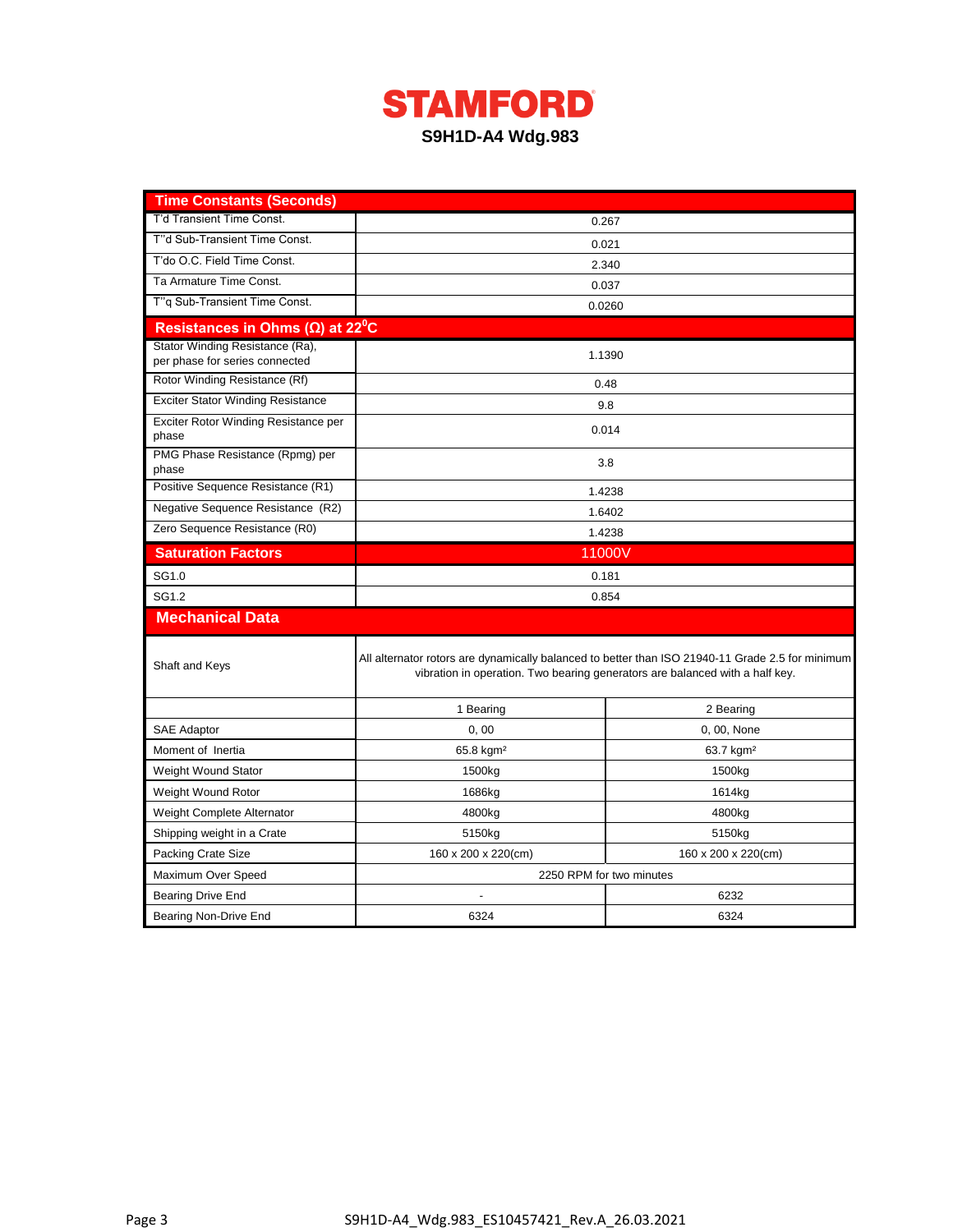

## **THREE PHASE EFFICIENCY CURVES**





**50Hz**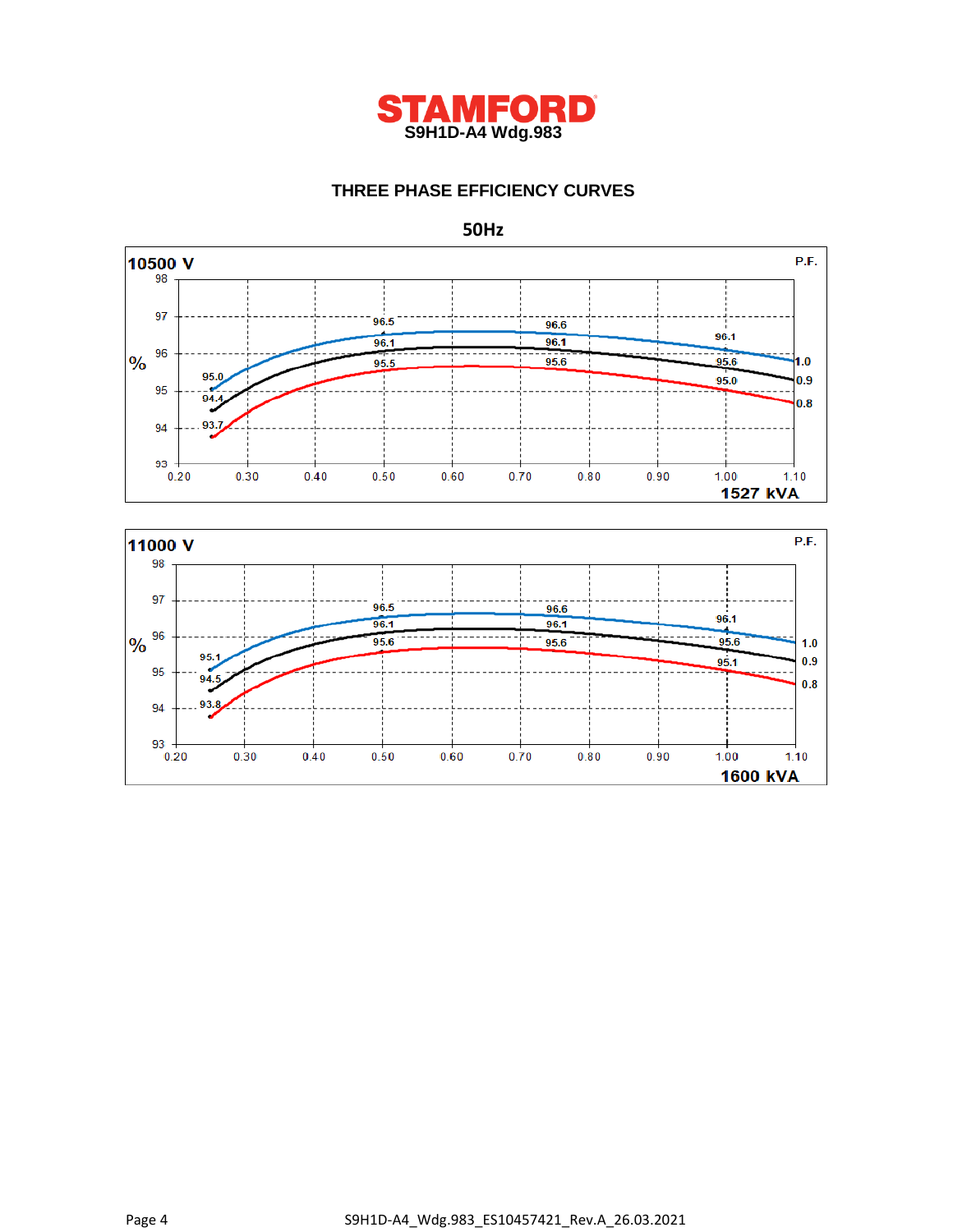



|                   | <b>Transient Voltage Dip Scaling Factor</b> | <b>Transient Voltage Rise Scaling Factor</b> |                       |  |  |
|-------------------|---------------------------------------------|----------------------------------------------|-----------------------|--|--|
| <b>Lagging PF</b> | <b>Scaling Factor</b>                       | <b>Lagging PF</b>                            | <b>Scaling Factor</b> |  |  |
| $\leq$ 0.4        | 1.00                                        | $\leq$ 0.4                                   | 1.25                  |  |  |
| 0.5               | 0.95                                        | 0.5                                          | 1.20                  |  |  |
| 0.6               | 0.90                                        | 0.6                                          | 1.15                  |  |  |
| 0.7               | 0.86                                        | 0.7                                          | 1.10                  |  |  |
| 0.8               | 0.83                                        | > 0.7                                        | 1.00                  |  |  |
| 0.9               | 0.75                                        |                                              |                       |  |  |
| 0.95              | 0.70                                        |                                              |                       |  |  |
|                   | 0.65                                        |                                              |                       |  |  |

**Note: To determine % Transient Voltage Dip or Voltage Rise at various PF, multiply the % Voltage Dip from the curve directly by the Scaling Factor.**

ı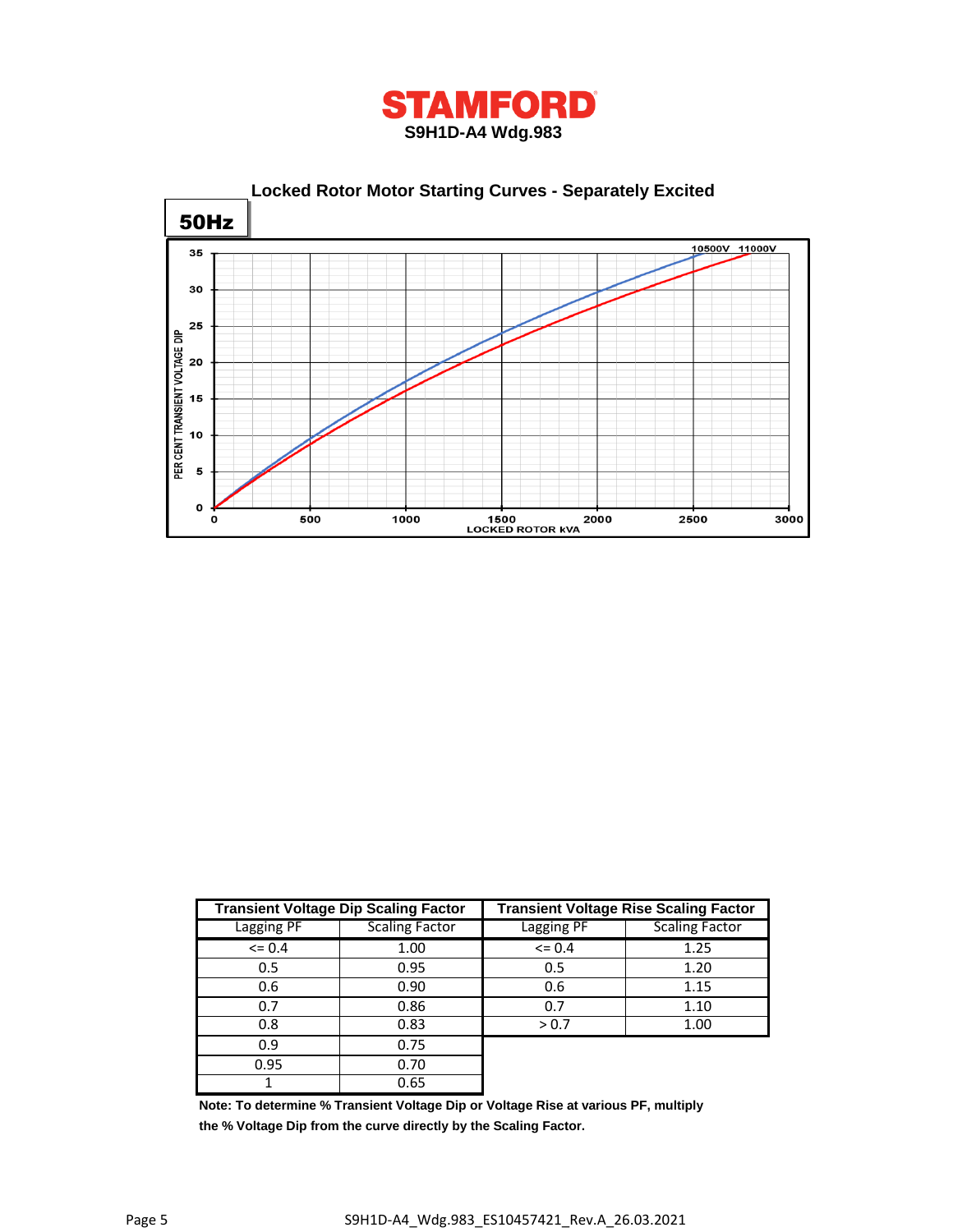

 **Three-phase Short Circuit Decrement Curve - Separately Excited**



## **Note 1**

The following multiplication factors should be used to adjust the values from curve between time 0.001 seconds and the minimum current point in respect of nominal operating voltage :

|         | 50Hz     | 60Hz    |        |  |
|---------|----------|---------|--------|--|
| Voltage | Factor   | Voltage | Factor |  |
| 10500V  | $X$ 1.00 |         |        |  |
| 11000V  | $X$ 1.05 |         |        |  |
|         |          |         |        |  |
|         |          |         |        |  |

The sustained current value is constant irrespective of voltage level

#### **Note 2**

The following multiplication factor should be used to convert the values calculated in accordance with NOTE 1 to those applicable to the various types of short circuit :

|         |        | with the respect of Homman operating voltage . |                          |                         | 3-phase   | 2-phase L-L I | 1-phase L-N |
|---------|--------|------------------------------------------------|--------------------------|-------------------------|-----------|---------------|-------------|
|         | 50Hz   |                                                | 60Hz                     | Ilnstantaneous          | x 1.00    | x 0.87        | $x$ 1.30    |
| Voltage | Factor | Voltage                                        | Factor                   | <b>Minimum</b>          | x 1.00    | x 1.80        | x3.20       |
| 10500V  | X 1.00 |                                                | -                        | Sustained               | x 1.00    | x 1.50        | x 2.50      |
| 11000V  | X 1.05 |                                                | $\overline{\phantom{0}}$ | Max. sustained duration | $10$ sec. | 5 sec.        | 2 sec.      |

All other times are unchanged **Note 3**

Curves are drawn for Star connections under no-load excitation at rated speeds. For other connection (where applicable) the following multipliers should be applied to current values as shown :

Parallel Star = Curve current value X 2

Series Delta = Curve current value X 1.732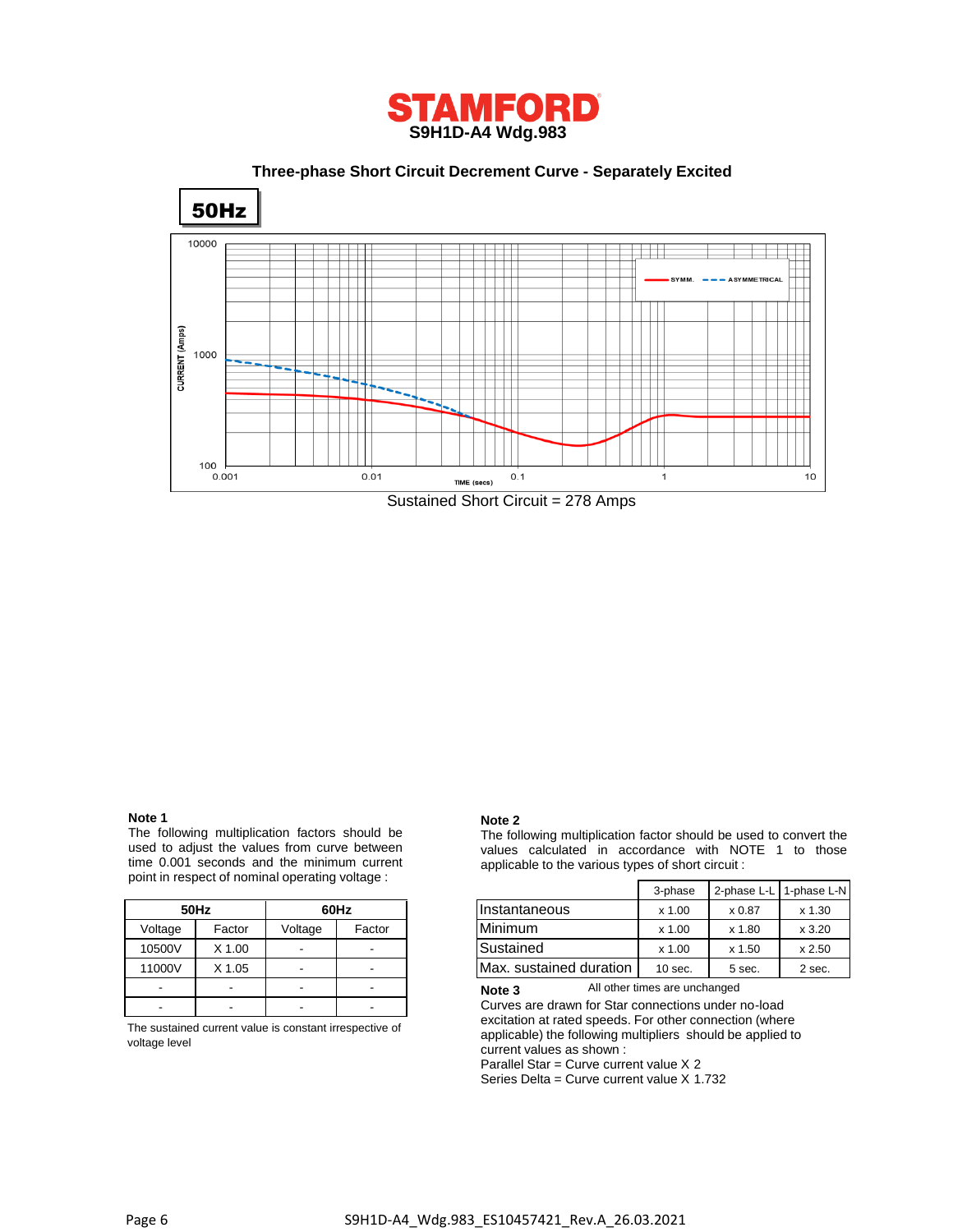

## **Typical Alternator Operating Charts**



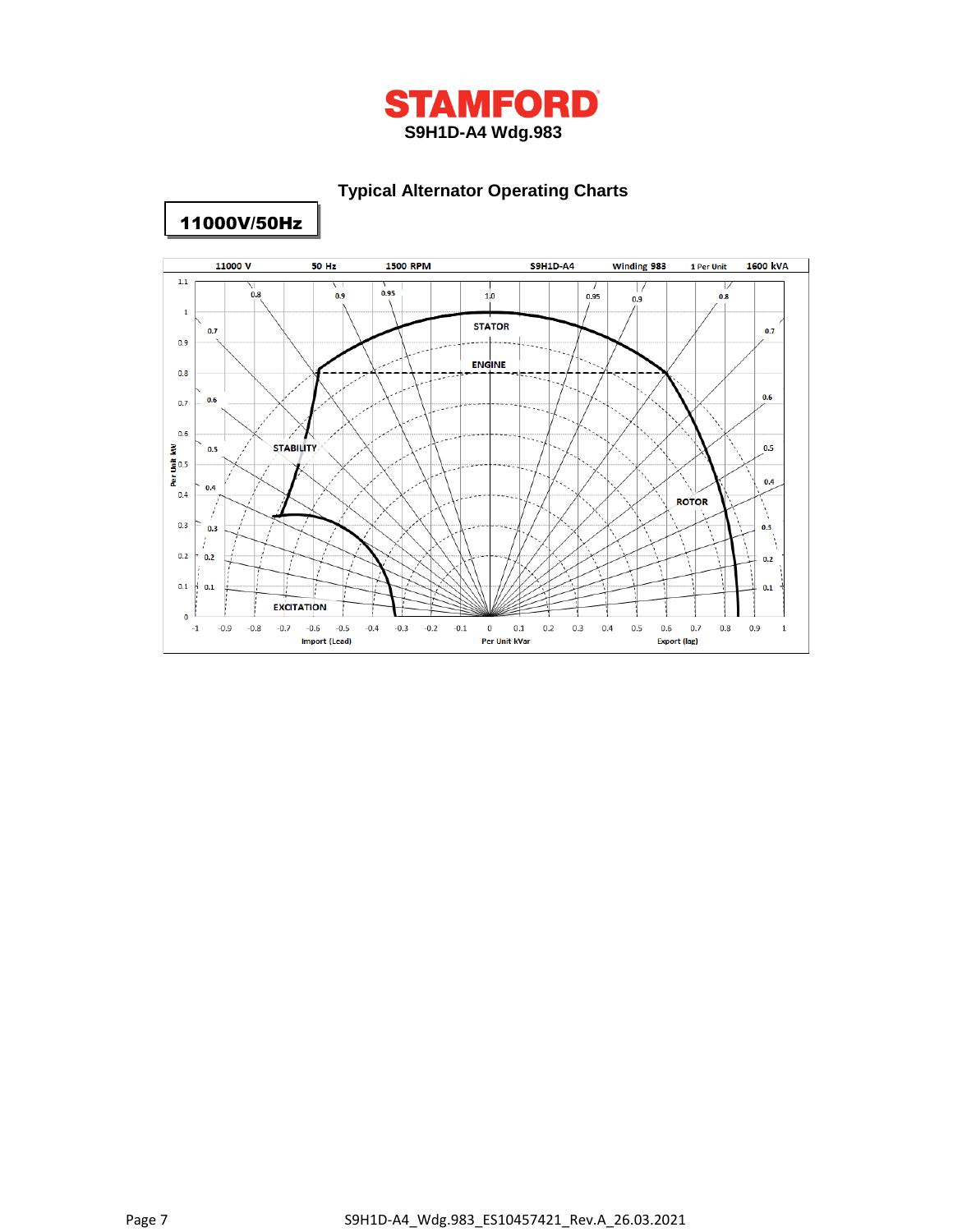

## **RATINGS AT 0.8 POWER FACTOR**

|    | Class - Temp Rise | Standby - 163/27°C |       | Standby - 150/40°C |       | Cont. H - 125/40°C |       | Cont. F - 105/40°C |       |  |
|----|-------------------|--------------------|-------|--------------------|-------|--------------------|-------|--------------------|-------|--|
|    | Star (V)          | 10500              | 11000 | 10500              | 11000 | 10500              | 11000 | 10500              | 11000 |  |
| 50 | Parallel Star (V) | N/A                | N/A   | N/A                | N/A   | N/A                | N/A   | N/A                | N/A   |  |
| Hz | Delta (V)         | N/A                | N/A   | N/A                | N/A   | N/A                | N/A   | N/A                | N/A   |  |
|    | kVA               | 1680               | 1760  | 1634               | 1712  | 1527               | 1600  | 1405               | 1472  |  |
|    | kW                | 1344               | 1408  | 1307               | 1370  | 1222               | 1280  | 1124               | 1178  |  |
|    | Efficiency (%)    | 94.7               | 94.7  | 94.8               | 94.8  | 95.0               | 95.1  | 95.3               | 95.3  |  |
|    | kW Input          | 1419               | 1487  | 1379               | 1444  | 1285               | 1346  | 1180               | 1236  |  |
|    |                   |                    |       |                    |       |                    |       |                    |       |  |
|    | Star (V)          |                    | N/A   |                    | N/A   | N/A                |       |                    | N/A   |  |
| 60 | Parallel Star (V) |                    | N/A   | N/A                |       | N/A                |       | N/A                |       |  |
| Hz | Delta $(V)$       |                    | N/A   |                    | N/A   |                    | N/A   |                    | N/A   |  |
|    | kVA               | N/A                |       | N/A                |       | N/A                |       | N/A                |       |  |
|    | kW                | N/A                |       | N/A                |       | N/A                |       | N/A                |       |  |
|    | Efficiency (%)    | N/A                |       | N/A                |       | N/A                |       | N/A                |       |  |
|    | kW Input          | N/A                |       | N/A                |       | N/A                |       | N/A                |       |  |

## **De-rates**

All values tabulated above are subject to the following reductions:

- 5% when air inlet filters are fitted
- 3% for every 500 meters by which the operating altitude exceeds 1000 meters above mean sea level
- 3% for every 5°C by which the operational ambient temperature exceeds 40°C @ Class H temperature rise
- (please refer to applications for ambient temperature de-rates at other temperature rise classes)
- For any other operating conditions impacting the cooling circuit please refer to applications

Note: Requirement for operating in an ambient exceeding 60°C and altitude exceeding 4000 meters (for <690V) or 1500 meters (for >690V) must be referred to applications.

## **Dimensional and Torsional Drawing**

For dimensional and torsional information please refer to the alternator General Arrangement and rotor drawings available on our website (http://stamford-avk.com/)

**Note:** Continuous development of our products means that the information contained in our data sheets can change without notice, and specifications should always be confirmed with Cummins Generator Technologies prior to purchase.